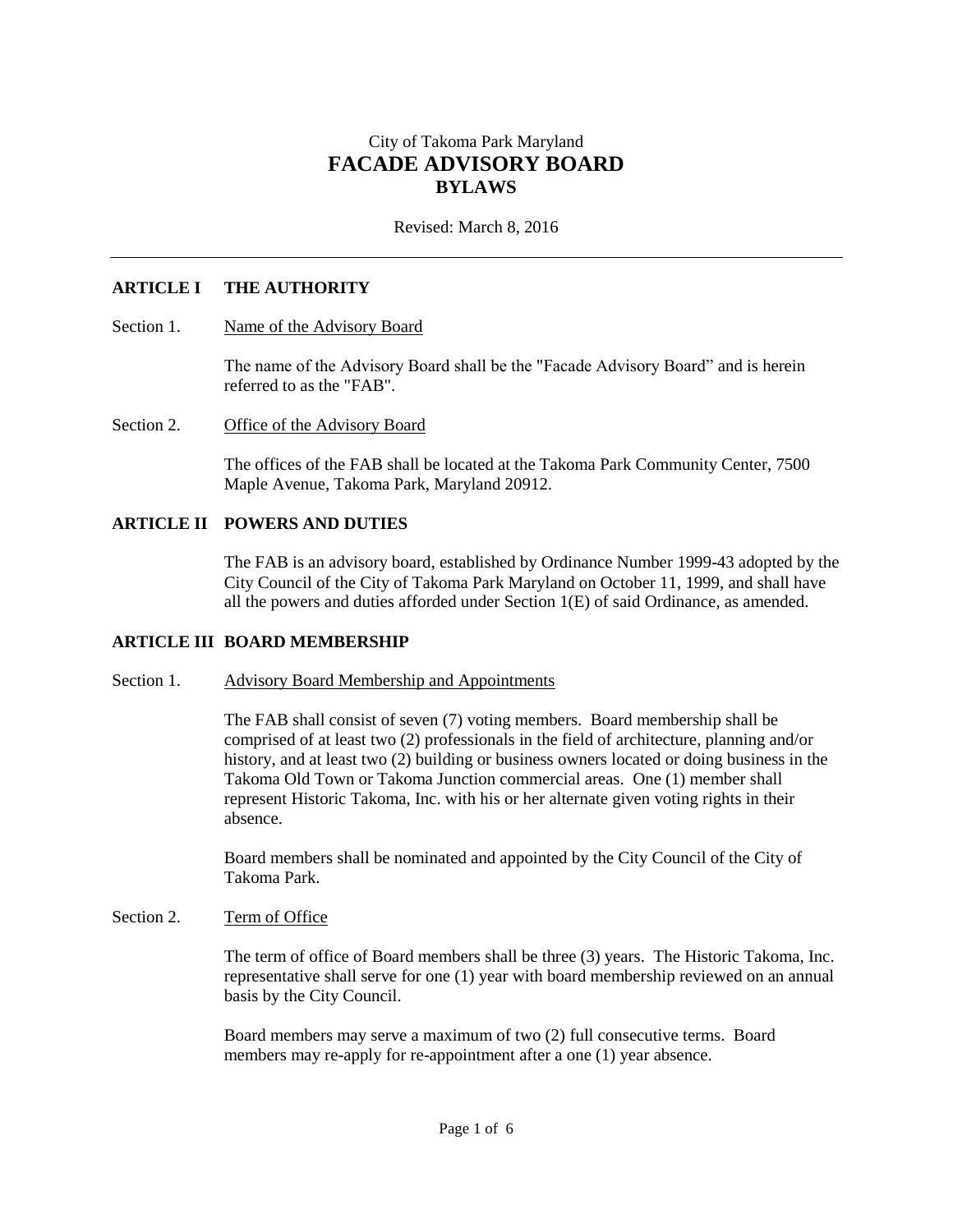|            | Board members shall serve until a successor is appointed but not longer than ninety (90)<br>days after the members term has expired.                                                                                                                                   |
|------------|------------------------------------------------------------------------------------------------------------------------------------------------------------------------------------------------------------------------------------------------------------------------|
| Section 3. | <b>Meeting Attendance</b>                                                                                                                                                                                                                                              |
|            | It shall be the duty of each Board member to attend all regular and special meetings of<br>the FAB and to attend each subcommittee meeting to which a member is appointed.<br>Attendance of Board members shall be entered in the minutes of each meeting.             |
| Section 4. | <b>Board Vacancies</b>                                                                                                                                                                                                                                                 |
|            | The City Council shall fill vacancies occurring on the FAB, other than through expiration<br>of term of office, for the remainder of the original term of the vacated position.                                                                                        |
| Section 5. | Resignations                                                                                                                                                                                                                                                           |
|            | Resignations shall be submitted in writing to the City Council.                                                                                                                                                                                                        |
| Section 6. | <b>Removal of Board Members</b>                                                                                                                                                                                                                                        |
|            | The City Manager may remove a Board member before their term has expired if the<br>member is no longer able to perform his or her responsibilities, has failed to reasonably<br>perform his or her duties, or has missed three (3) unexcused consecutive FAB meetings. |
|            |                                                                                                                                                                                                                                                                        |

# **ARTICLE IV OFFICERS**

### Section 1. Election of Officers

The FAB, at its regularly scheduled monthly meeting in April of each year, shall elect to office from its membership, a Chairperson and a Vice-Chairperson. Each officer shall hold office for one year.

# Section 2. Term of Officers

Board members may serve a maximum of two (2) consecutive one (1) year terms in any one office. After completing two (2) terms in any one office, the Board member must wait one (1) year before serving in that office again.

Section 3. Powers and Duties of Chairperson

The Chairperson shall preside at meetings of the FAB; call special meetings; establish committees, select and appoint committee members and committee chairpersons with input from and approval of the FAB; sign minutes, resolutions, and other official documents adopted or approved by the FAB; assist in the development of meeting agendas; and see that all actions of the FAB are properly taken and carried out.

Section 4. Powers and Duties of Vice-Chairperson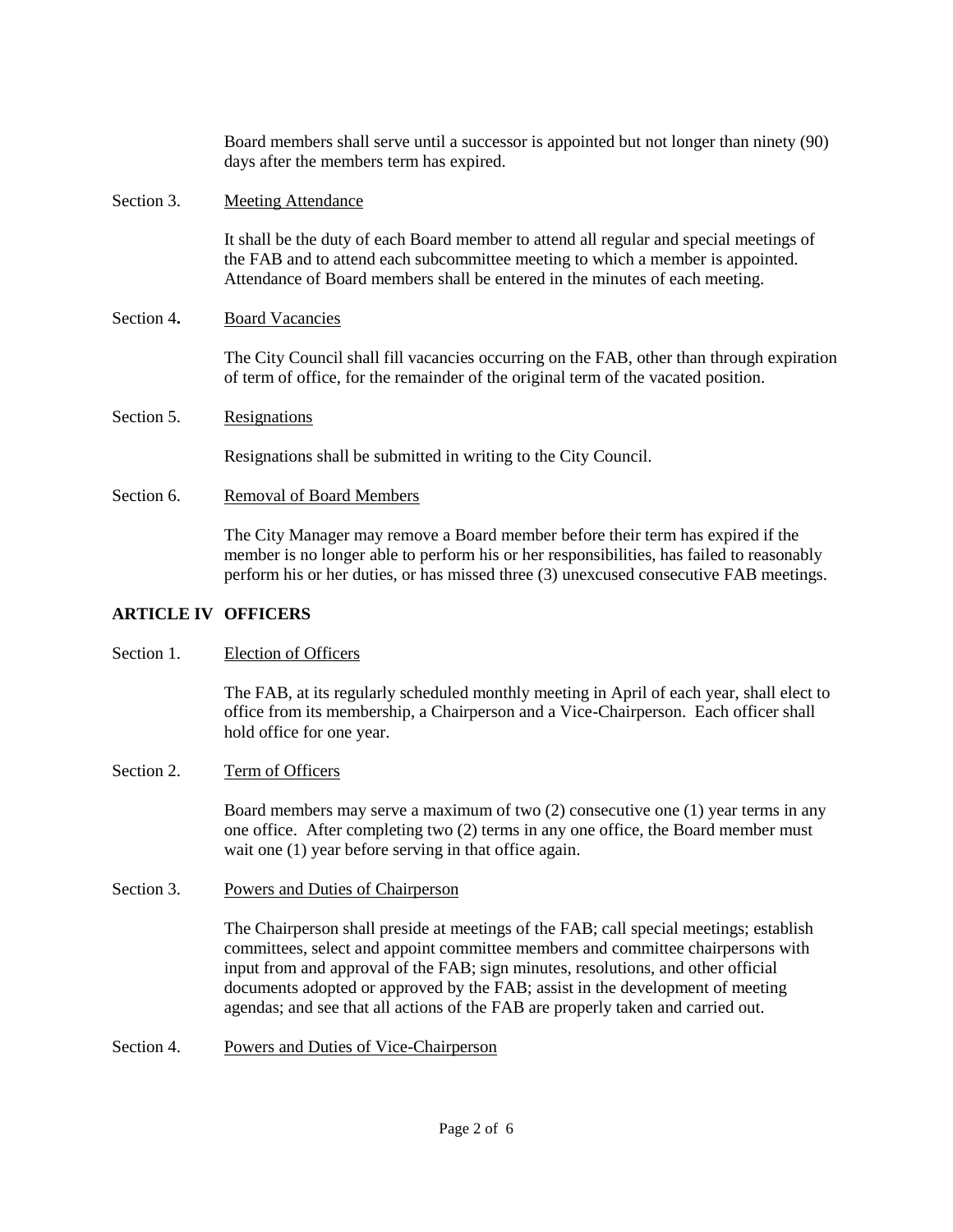The Vice-Chairperson shall, during the absence, disability, or disqualification of the Chairperson, shall exercise all the powers and duties of the Chairperson.

Section 5. Replacement of Officers

In the event that either office becomes vacant, a replacement officer shall be elected at the next regularly scheduled meeting to serve out the balance of the original term of the vacated office.

Section 6. Temporary Absence and Appointments

In the event of the temporary absence, disability, or disqualification of the Vice-Chairperson, the Chairperson may appoint another member to serve temporarily in this capacity and to assume during this temporary period all the powers and duties of the office as may be immediately necessary to carry out the duties of the Vice-Chairperson.

## **ARTICLE V MEETINGS**

## Section 1. Regular Meetings

Regularly scheduled meetings of the FAB shall be held on the  $2<sup>nd</sup>$  Tuesday of every other month commencing at 6:30 p.m. in the Takoma Park Community Center, 7500 Maple Avenue, Takoma Park, Maryland.

Alternate meeting date, time, and place may be fixed by the FAB.

A schedule of FAB monthly meetings shall be kept on file and posted in the Housing and Community Development Department.

### Section 2. Special Meetings

Following at least seven (7) days notice to all members of the FAB, and in compliance with the requirements of the Maryland Open Meetings Act, additional meetings or special meetings shall be held upon the call of the Chairperson; upon request of at least four (4) of the Board members; or upon request of the City Council. The Chairperson shall fix the date, place, and time of the special meeting.

### Section 3. Meeting Notice

Adequate notice of all FAB meetings shall be given to encourage attendance by Board members and other interested persons and to meet all requirements of the law. Meeting notices shall, to the greatest extent possible, be posted on the City's web site, community calendar, and on City TV.

All FAB meetings shall be open to the public as required by the Maryland Open Meetings Act.

Section 4. Quorum Requirements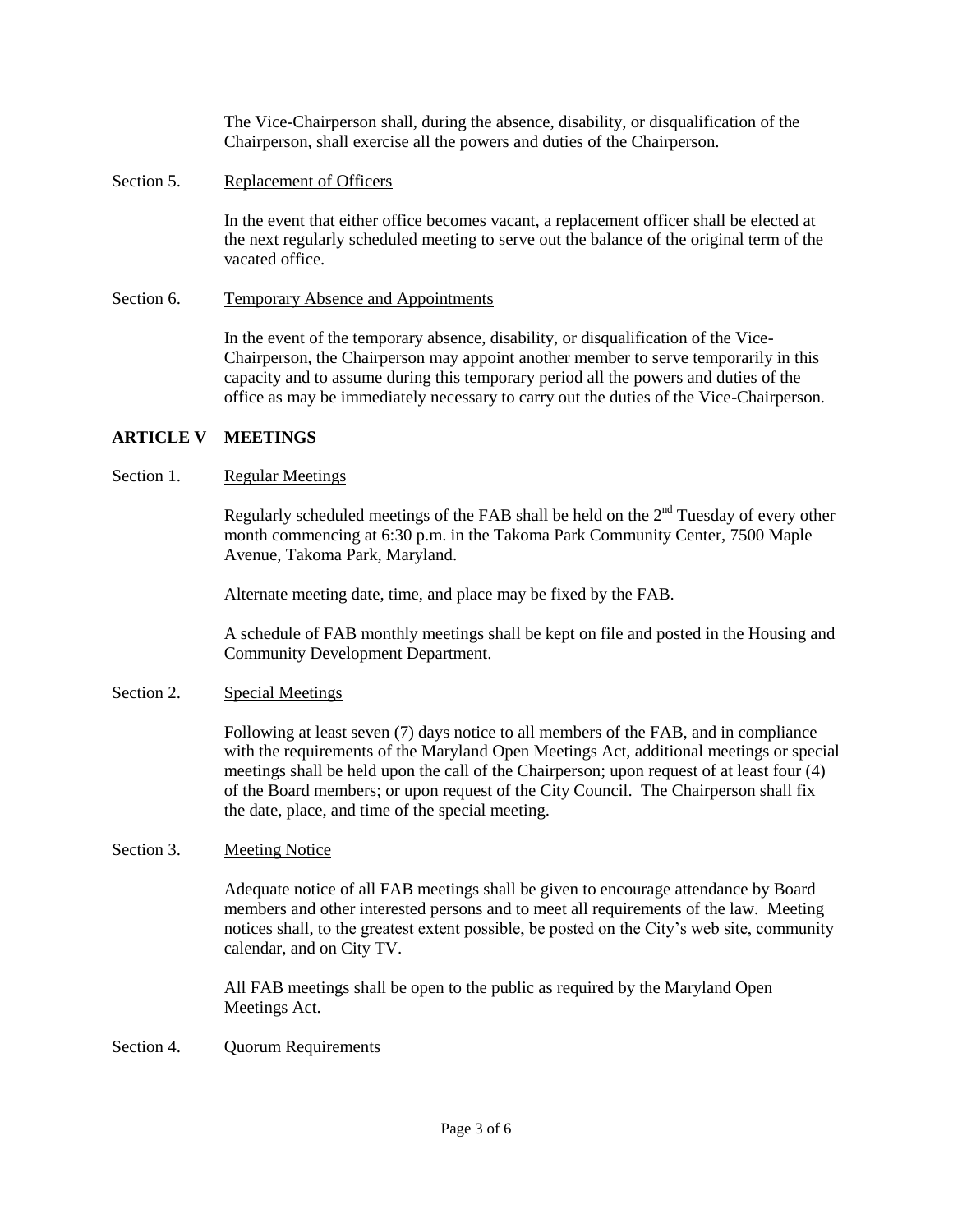In order for the FAB to meet, act or transact business, a quorum consisting of three (3) Board members must be present.

- Section 5. Voting Requirement and Procedures
	- A. Requirements. The concurring vote of a majority of the voting members present shall be necessary for any formal action by the FAB;
	- B. Procedure. Voting shall be by voice vote. A vote by roll call may be taken at the discretion of the Chairperson or upon request of an individual Board member. In the event of a roll call vote, the Chairperson shall vote on each matter, but shall always vote last. The vote of each Board member shall be recorded.

## Section 6. Conflict of Interest.

Board members who have a direct or indirect interest, or if there is an appearance of a conflict of interest, in any matter that is before the FAB, shall publicly state the nature of said interest and shall abstain from voting in the matter.

## Section 7. Robert's Rules of Order

Robert's Rules of Order (most recently amended) shall be followed by the FAB in all cases not otherwise provided for herein.

The FAB may, at any time waive the rules through a majority vote of the voting members present.

# Section 8. Comment

A. Public Comment. All citizen comments, written or oral, relating to formally referred agenda items shall be presented to the FAB upon its consideration of such agenda item.

The public shall be allowed to participate in the discussion of an agenda item upon recognition by the Chairperson at the appropriate time during the meeting and in accordance with Robert's Rules of Order.

B. Absent Board Member Comment. In the event that a Board member is unable to attend a meeting, the Board member may submit written comments relating to formally referred agenda items, and those comments shall be presented to the FAB upon its consideration of such agenda items. Absent Board member comments shall be non-binding on the Board and considered by the Board as citizen comments.

## Section 9. Minutes of Meetings

The minutes shall be approved at the next regular meeting by formal action of the FAB and shall then become part of the permanent records of the FAB. The unapproved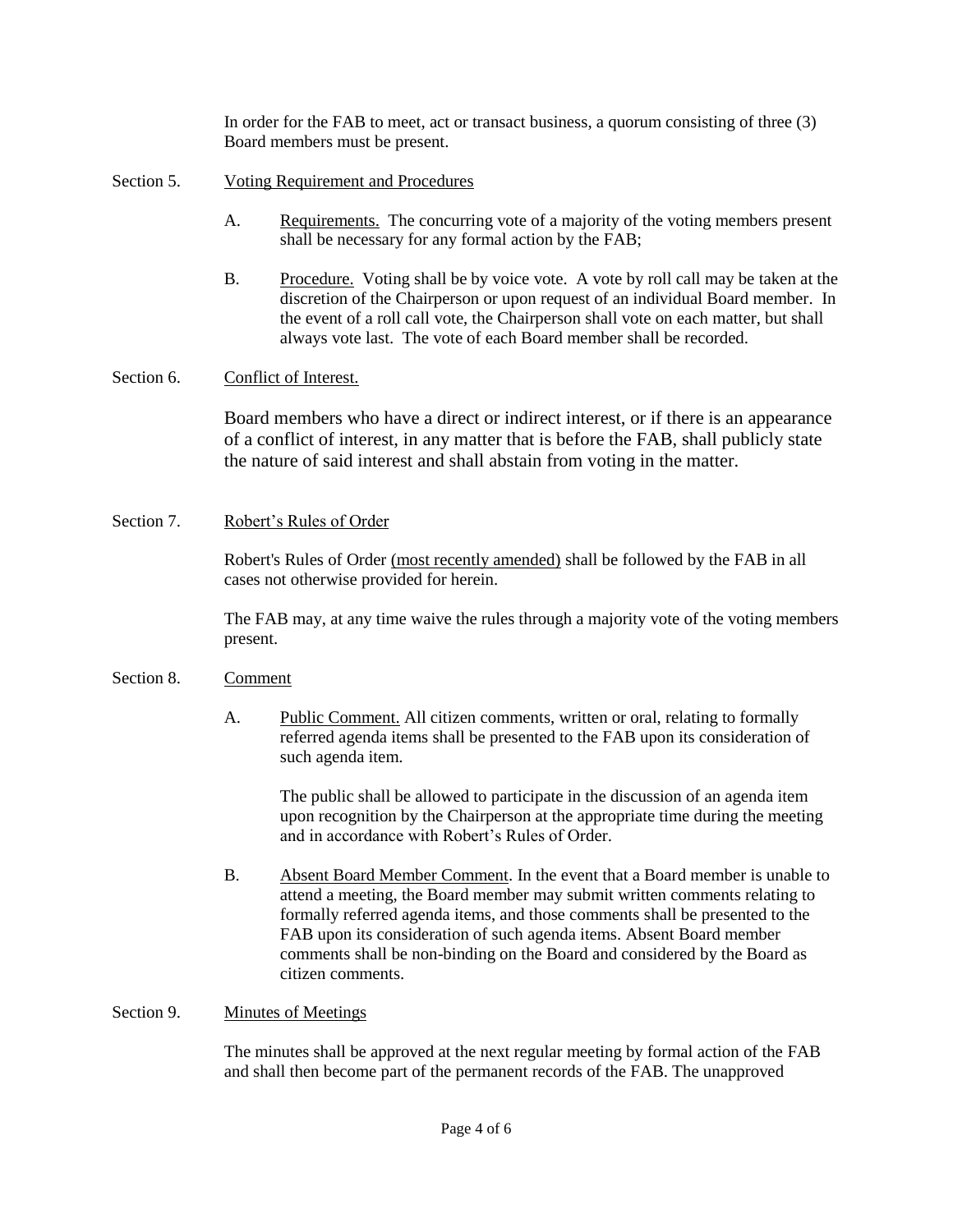minutes shall be prepared and distributed to Board members at the following month's meeting.

# **ARTICLE VI COMMITTEES**

## Section 1. Establishment of Committees

At any regular or special meeting of the FAB, the Chairperson may establish such committees and give them charge of responsibilities as necessary and appropriate to assist the FAB in carrying out its powers and duties.

If directed by a majority vote of the FAB, the Chairperson shall establish a committee for a stated purpose.

## Section 2. Committee Appointments

The Chairperson shall appoint committee members and select the chairperson thereof and, as necessary, appoint members as replacements to fill vacancies, to add to a committee size, or to provide temporary replacement for an absent member.

Board members may submit, and the Chairperson will consider, for appointment the names of prospective members of any committee.

The Chairperson may appoint non-members of the FAB to any committee who shall have the right to participate and vote in such committee.

All appointments shall be made with the input and approval of the FAB.

### Section 3. Committee Procedures

- A. Each committee may establish such rules and regulations governing its procedure as it deems necessary, or as directed by the Board.
- B. Each committee shall make timely reports of its findings and recommendations to the Board. Committee reports shall be presented to the Board by a committee member who voted with the prevailing side of such committee on the subject of the report.
- C. Board members serving on any committee shall not be bound at any FAB meeting to vote in accordance with the member's vote on the same question in the committee.

# **ARTICLE VII MEETING AGENDAS**

# Section 1. Order of Agenda Items

The City Manager or his or her designee shall prepare FAB meeting agendas with input from the Chairperson. Items shall be placed on the agenda in the following order. The order of agenda items may be rearranged at the discretion of the Chairperson, with the